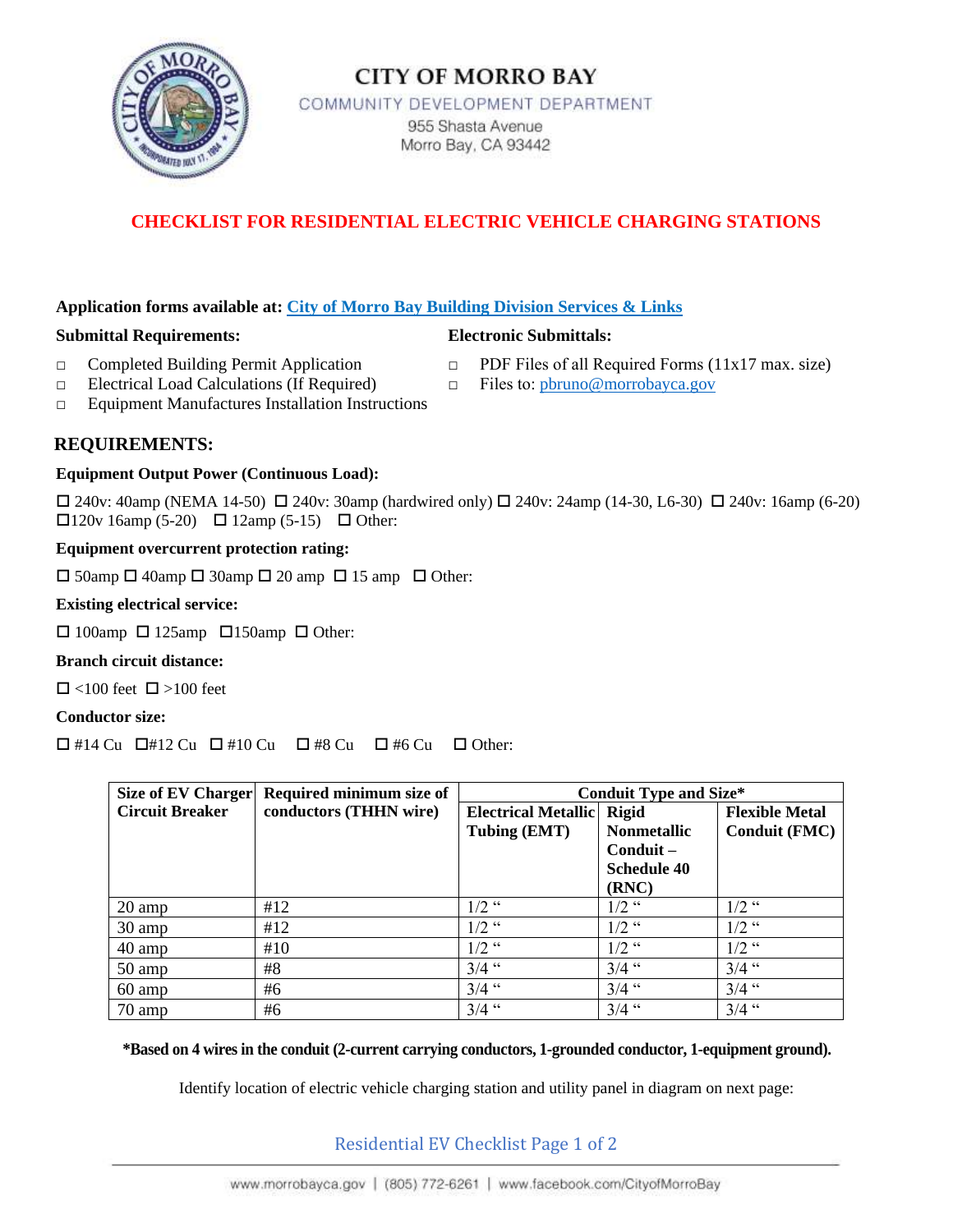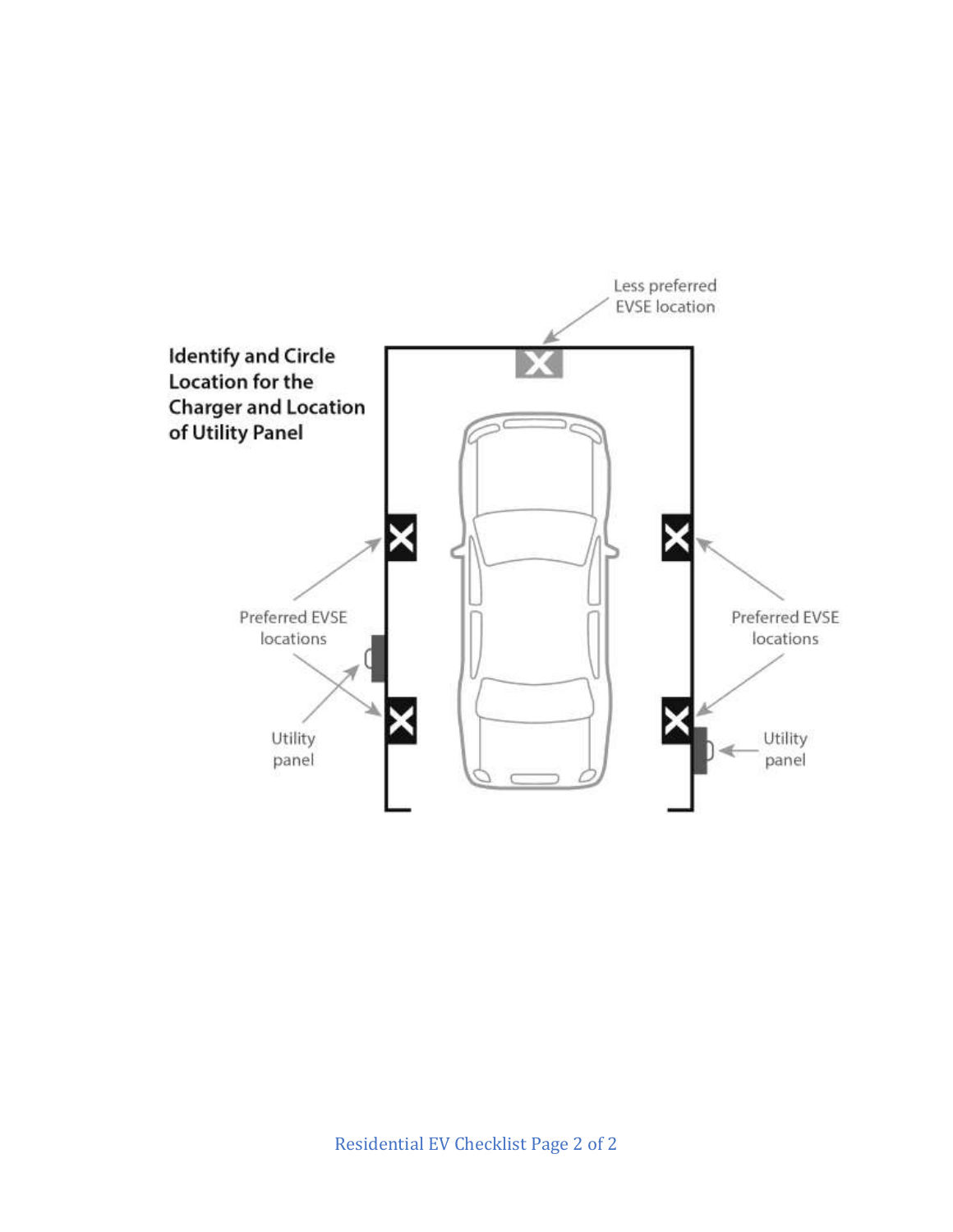| <b>MCORPORATED JULY 17.</b><br><b>INTERNATIONATED JULY</b><br><b>RESIDENTIAL BUILDING PERMIT APPLICATION</b>                                                                                                                                       | For Office Use Only<br><b>Building</b><br>O.<br>Planning<br>$\Box$<br><b>Public Works</b><br>$\Box$<br>Fire<br>O<br>Harbor<br>Π |                                                                                                                       |  |        |                                                                                                                      |  |
|----------------------------------------------------------------------------------------------------------------------------------------------------------------------------------------------------------------------------------------------------|---------------------------------------------------------------------------------------------------------------------------------|-----------------------------------------------------------------------------------------------------------------------|--|--------|----------------------------------------------------------------------------------------------------------------------|--|
|                                                                                                                                                                                                                                                    |                                                                                                                                 | <u> 1989 - Andrea Stadt Britain, amerikan bestean ing disebut bestean die stadt van die stadt van die stadt van d</u> |  |        | Application# 2009                                                                                                    |  |
|                                                                                                                                                                                                                                                    |                                                                                                                                 |                                                                                                                       |  |        |                                                                                                                      |  |
|                                                                                                                                                                                                                                                    |                                                                                                                                 |                                                                                                                       |  |        |                                                                                                                      |  |
| Project Description: (If your project is adding a minor residential addition of 500 sf or less, please include a completed Soils<br>Report Waiver Request Form with this submittal) Manual Communication of the Communication of the Communication |                                                                                                                                 |                                                                                                                       |  |        | <u> 1980 - De Barbara de Barbara de Barbara de Barbara de Barbara de Barbara de Barbara de Barbara de Barbara de</u> |  |
|                                                                                                                                                                                                                                                    |                                                                                                                                 |                                                                                                                       |  |        | <u> 1980 - Jan James James James James James James James James James James James James James James James James J</u> |  |
| Are you adding, altering, or rehabilitating 500 sq. ft. or more of "Irrigated" Landscape? _____Yes _____NO                                                                                                                                         |                                                                                                                                 |                                                                                                                       |  |        |                                                                                                                      |  |
| <b>OWNER</b>                                                                                                                                                                                                                                       |                                                                                                                                 |                                                                                                                       |  |        |                                                                                                                      |  |
| Name experience and a series of the series of the series of the series of the series of the series of the series of the series of the series of the series of the series of the series of the series of the series of the seri                     |                                                                                                                                 |                                                                                                                       |  |        |                                                                                                                      |  |
| Mailing Address                                                                                                                                                                                                                                    |                                                                                                                                 |                                                                                                                       |  |        |                                                                                                                      |  |
|                                                                                                                                                                                                                                                    |                                                                                                                                 |                                                                                                                       |  |        | E-Mail 2008 - 2008 - 2008 - 2010 - 2011 - 2012 - 2012 - 2012 - 2014 - 2014 - 2014 - 2014 - 2014 - 2014 - 2014        |  |
| <b>AGENT / REPRESENTATIVE</b>                                                                                                                                                                                                                      |                                                                                                                                 |                                                                                                                       |  |        |                                                                                                                      |  |
| Name experience and a series of the series of the series of the series of the series of the series of the series of the series of the series of the series of the series of the series of the series of the series of the seri                     |                                                                                                                                 |                                                                                                                       |  |        |                                                                                                                      |  |
|                                                                                                                                                                                                                                                    |                                                                                                                                 |                                                                                                                       |  |        |                                                                                                                      |  |
|                                                                                                                                                                                                                                                    | the contract of the contract of the contract of the contract of the contract of                                                 |                                                                                                                       |  |        | E-Mail 2008 - 2008 - 2010 - 2010 - 2010 - 2011 - 2012 - 2012 - 2014 - 2014 - 2014 - 2014 - 2014 - 2014 - 2014        |  |
| <b>CONTRACTOR</b>                                                                                                                                                                                                                                  |                                                                                                                                 |                                                                                                                       |  |        |                                                                                                                      |  |
|                                                                                                                                                                                                                                                    |                                                                                                                                 |                                                                                                                       |  |        |                                                                                                                      |  |
|                                                                                                                                                                                                                                                    |                                                                                                                                 |                                                                                                                       |  |        |                                                                                                                      |  |
|                                                                                                                                                                                                                                                    |                                                                                                                                 |                                                                                                                       |  |        |                                                                                                                      |  |
|                                                                                                                                                                                                                                                    |                                                                                                                                 |                                                                                                                       |  |        |                                                                                                                      |  |
|                                                                                                                                                                                                                                                    |                                                                                                                                 |                                                                                                                       |  |        |                                                                                                                      |  |
| <b>WORKERS COMPENSATION INSURANCE</b>                                                                                                                                                                                                              |                                                                                                                                 |                                                                                                                       |  | $\sim$ |                                                                                                                      |  |
| Type                                                                                                                                                                                                                                               | Policy Number                                                                                                                   | Company                                                                                                               |  |        | <b>Expiration Date</b>                                                                                               |  |